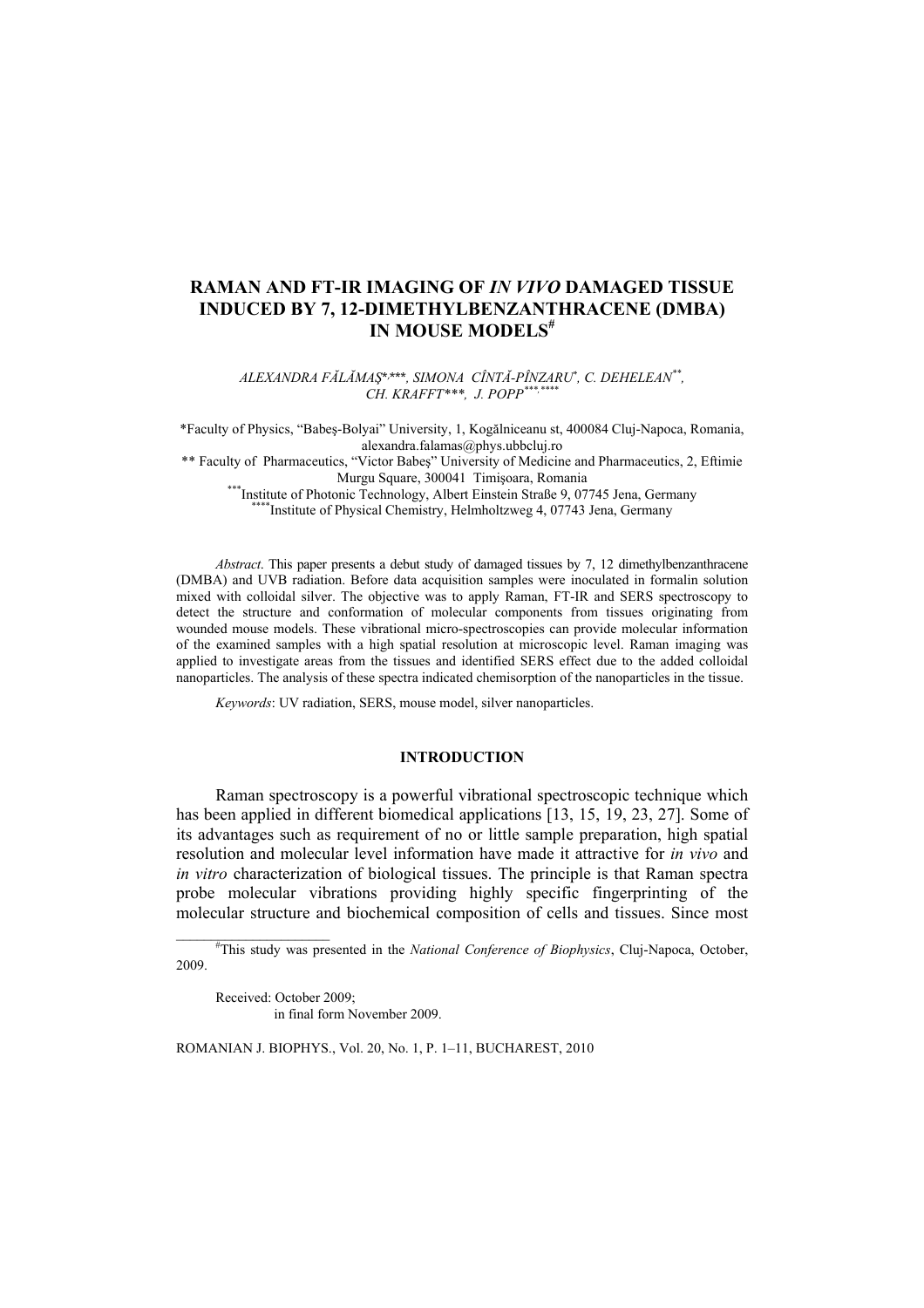diseases are induced by biochemical processes including mutation and/or infection and are accompanied by molecular composition changes in the tissues, vibrational spectroscopic methods are reported to be useful tools for analyses being objective and rapid [15]. They provide the necessary information without external markers such as stains or radioactive labels.

FT-IR spectroscopy is a complementary technique to Raman spectroscopy, which has also proven to be a potent analytical tool for studying complex biological materials such as tissues, body fluids and cell cultures [3, 4, 6, 28, 30]. Mid IR spectroscopy is based on the absorption of radiation, typically in the 400 –  $4000 \text{ cm}^{-1}$  range which excites molecular vibrations. Biological macromolecules such as proteins, nucleic acids, and lipids have specific, fingerprint IR spectra in the wavenumber range 400–1800 cm−1. Because these spectral fingerprints are directly determined by molecular structures and cellular chemistry, IR spectroscopy has been shown to have promising potential to detect abnormal changes in cells and tissues [5]. IR spectroscopic fingerprints can probe chemical compositions and compositional and structural changes in tissues and cells in real time without markers on the molecular level. Therefore, IR spectroscopy has been recognized as an analytical tool in medical diagnostics [5].

Raman spectroscopy suffers the disadvantage of extremely poor efficiency because of its low cross section. In the past two decades there has been a renewed interest in Raman techniques due to the discovery of surface-enhanced Raman scattering (SERS) effect, which results in strongly increased Raman signals when molecules are adsorbed on nanometer sized metallic structures. This concern in surface enhanced Raman techniques is due especially to the progress in nanoparticles fabrication, noble metal nanoparticles being recognized as SERSactive platforms that exhibit a Raman enhancement factor ranging from  $10^6$  to  $10^{14}$ in appropriate surface plasmon resonance conditions. In order to increase the Raman intensity and to obtain a high specificity of the spectral response in analyzed samples, here we probed the SERS from skin tissue using silver colloidal nanoparticles and visible laser excitation [8, 24].

Based on SERS theory, if the Ag nanoparticles attached to the tissue, or if the laser spot falls at the junction between a nanoparticle and tissue, enhanced Raman signal should be observed. The strong enhancement of Raman scattering attributed to the SERS effect arises from combined electromagnetic and chemical mechanisms involving the adsorbate and the metal surface. The chemical effect is based on the adsorption of the molecules at certain surface sites, creating a chargetransfer state between the metal and the adsorbed scatterer. The electromagnetic effect appears because of the collective oscillations of the conduction electrons that result when a metal is irradiated with light. These electrons, also called "surface plasmons", generate a secondary electromagnetic field, which can add to the incident one. This resonant response greatly enhances the local electromagnetic field intensity, thereby enhancing the efficiency of Raman scattering for molecules on or near the metal surface [1, 2, 7, 11, 19, 25].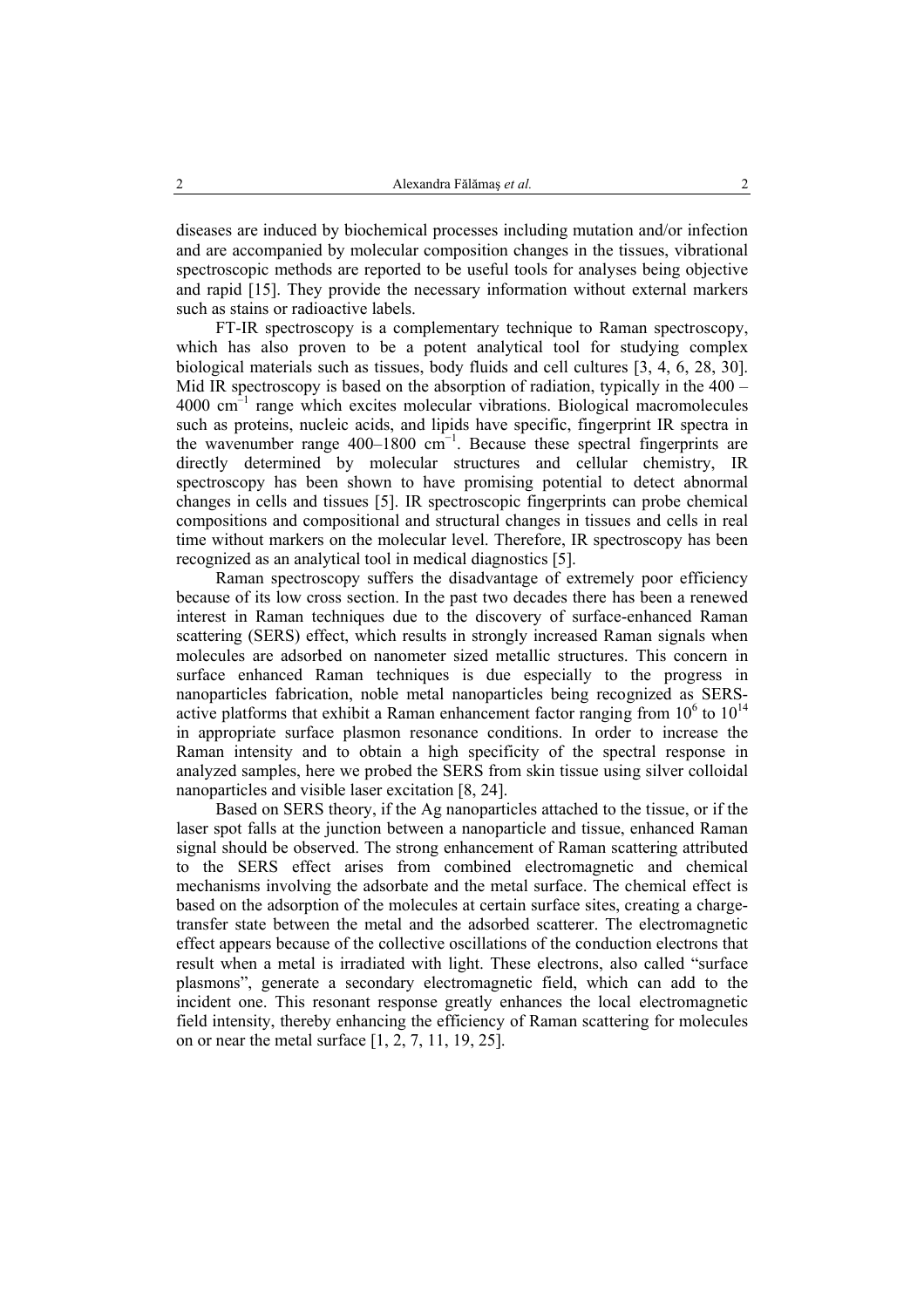The aim of this study was to apply vibrational spectroscopic techniques to study *in vivo* damaged tissue by UVB radiation and 7, 12 dimethylbenzanthracene (DMBA) solution in mouse models and to detect the structure and conformation of molecular components.

### **MATERIALS AND METHODS**

#### SAMPLE PREPARATION

In this study two mice species (C57BL/6J and NMRI) and two rats of Sprague Dawley strain weighing 170–200 g were employed. The mice and one rat were exposed to UV radiation (295 nm) and all specimens were treated with DMBA solution, a synthetic polycyclic aromatic hydrocarbon which is known to induce cancer in different organs even it is applied topically. Autopsy tissue samples of about  $0.5-1$  cm<sup>3</sup> were collected from different tissues (lung, liver, skin). The samples were fixed in 10% formalin solution mixed with colloidal silver prepared through Lee-Meisel method.

Cryo-sections were cut from the formalin-fixed samples using a LEICA CM3050S cryostat and placed on CaF2 slides. The samples were not submitted to any preparation, like "freezing shock" in liquid nitrogen or washing.

All experimental procedures were approved by UMFT Bioethical Committee and institutional guidelines in the handling and care of the animals. The experiment is part of a larger study of three groups using eight animals for model and treatment with new formulations. The animals were accommodated to UMFT Biobase and they have been maintained in optimal conditions. The food was standard and was administered as the water, *ad libitum*. The day/night cycle was 12/12 hours and the humidity over 55%.

#### INSTRUMENTATION

Single spectra were collected from different regions from all samples placed on CaF2 slides. Spectra were recorded using a Raman microscope coupled to a 785 nm diode laser (Kaiser Optical Systems). The laser power was set to 200 mW. The exposure time was 5 seconds and each spectrum was an average of 2 accumulations. Raman maps were acquired using the same instrument, each map having a dimension of  $19 \times 19 = 361$  spectra with a step size of 10 um, exposure time 2 s per spectrum, number of acquisitions 2, dwell time between  $10-30$  s.

FT-IR images were acquired in transmission mode using an FT-IR microscope coupled to a  $64 \times 64$  focal plane array detector (Varian). A typical FT-IR imaging acquisition consists of 4096 IR spectra taking 4 minutes. 40 scans at 4  $cm<sup>-1</sup>$  resolution were collected and Fourier transformed to produce the resulting spectrum from 950 to 4000 cm<sup>-1</sup>. The dimensions of the images were  $350 \times 350$  µm.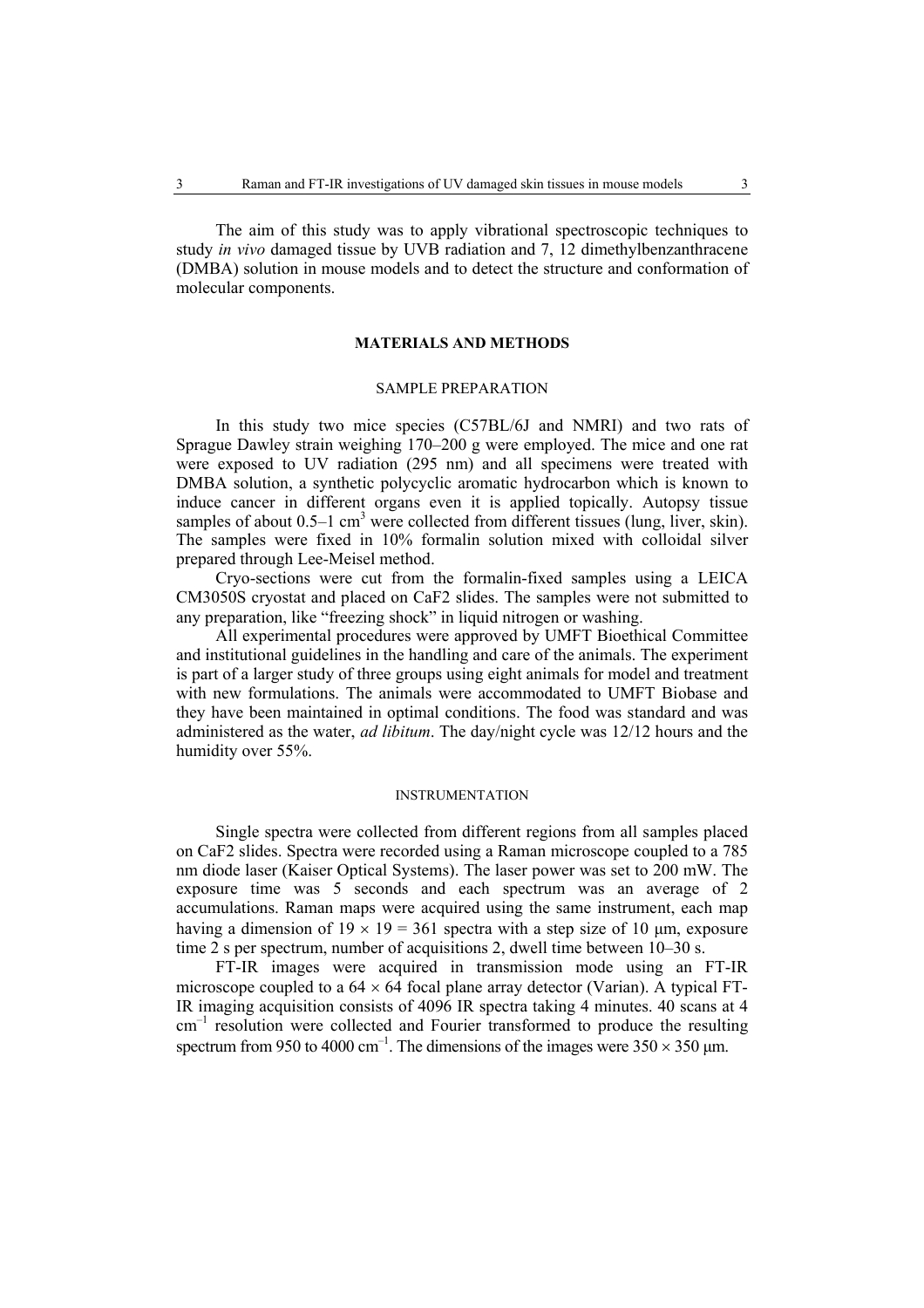Data acquisition was controlled by the HoloMap module of the HoloGrams software package (Kaiser). The software automatically performs a cosmic ray correction and wavelength calibration.

# DATA ANALYSIS

The resulting Raman and FT-IR images were processed using CytoSpec [31] software packages. An offset correction of each complete spectrum removed all negative intensities in the data set. Other preprocessing techniques included background subtraction, polynomial baseline correction and filtering. Lowintensity spectra were removed from the data sets because they corresponded to positions outside the tissue, near holes, near fissures or near margins. In both, FT-IR and Raman images, the intensity of the amide I band at  $1656 \text{ cm}^{-1}$  was used to determine whether some regions of the sample were too thin for the spectra to be included in the subsequent data analysis. Finally, clustering analysis was performed on the data sets.

Cluster analysis identifies regions of the sample that have similar spectral response by clustering the spectra into groups or clusters such that differences in the intra-cluster spectral responses are minimized while simultaneously maximizing the inter-cluster differences between spectral responses. The hierarchical cluster analysis (HCA) algorithm calculates the symmetric distance matrix (size  $n \times n$ ) between all considered spectra (number n) as a measure of their pairwise similarity. The algorithm then searches for the minimum distance, collects the two most similar spectra into a first cluster and recalculates spectral distances between all remaining spectra and the first cluster. In the next step the algorithm performs a new search for the most similar objects, which now can be spectra or clusters. The two most similar objects are clustered again and the distance values of the newly formed cluster are recalculated. This iterative procedure is repeated n–1 times until all spectra have been merged into one cluster.

# **RESULTS**

Skin covers the surface of the body and has an important role in protecting it against different external factors. It consists essentially of three tissue layers: deep subcutaneous fatty layer, dermis and epidermis, the most superficial layer. Epidermis is a multi layer membrane which contains no blood vessels. Its outermost layer is stratum corneum which acts like a primary barrier to environmental contaminants.

Prolonged exposure to UV radiation can cause premature skin aging, skin cancer and a host of skin changes. Some of the possible mechanisms for UV skin damage are collagen breakdown and consistency changes, the formation of free radicals, interfering with DNA repair and inhibiting the immune system.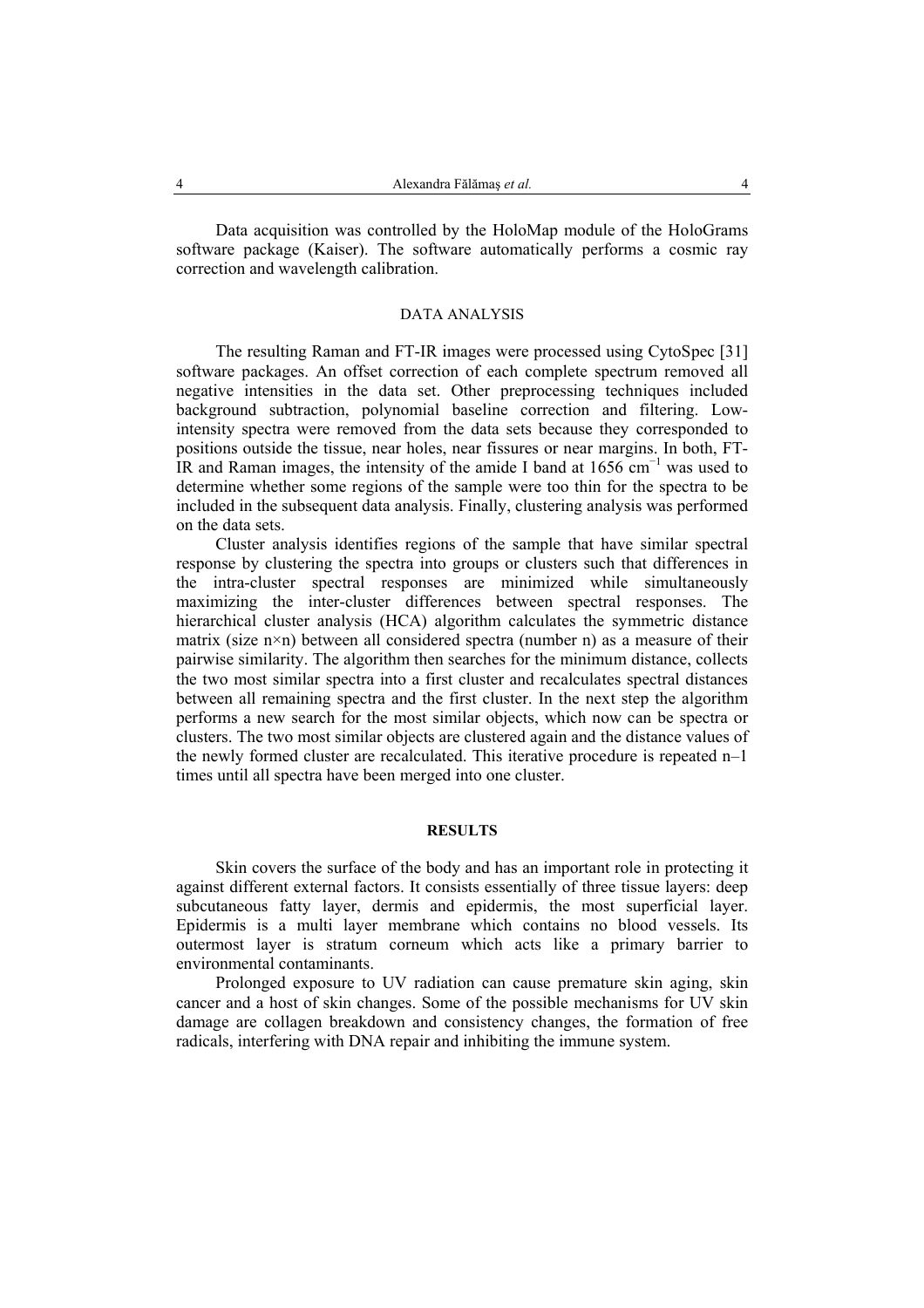The mice and rats used in this study were exposed to UVB radiation (295 nm). After exposure, the skin manifested injury in a variety of ways, including both acute and chronic responses, the most evident feature of UV radiation being erythema (redness or sunburn). After one month of exposure, the visual aspects indicated important skin damages that suggested photoaging and first steps of skin carcinoma (Fig. 1).



Fig. 1. Skin photodamage in evolution (left) after 4 weeks – erythema and (right) after 10 weeks – pre-carcinoma.

Skin samples, obtained from the specimens exposed to UVB radiation for 10 weeks, were submitted to histopathological investigations to get a precise insight on the nature of the damage. The results revealed different types of pathologies indicating skin damages and precancerous reactions. Some of the pathological initial conclusions pointed towards tissue destruction, hyperkeratosis with inflammatory infiltration, desmoplasic dermal reaction and increasing collagen fibers and blood tissues in dermis (Fig. 2).

For investigating the samples, the first step was to acquire single Raman spectra from all skin samples. Raman spectra can give important clues to understand the biochemical nature of specimens. The molecular fingerprint region,  $700-1700$  cm<sup>-1</sup> is rich in spectral features characteristic to the main molecular components of tissues, proteins, lipids, nucleic acids and collagen, which is specific for skin samples (Fig. 3). Most of the contributions present in those spectra are proteins which can be seen at 622 (C–C twisting mode of phenylalanine), 644 (C–C twisting mode of tyrosine), 758 (symmetrical ring breathing of tryptophan), 852 (ring breathing of tyrosine), 920 (C–C stretching mode of proline), 938 (C–C stretch of protein backbone), 1002 (symmetrical ring breathing of phenylalanine), 1032 (CH in plane bending of phenylalanine), 1083 (C–N stretch of proteins, C–C and C–O stretch of phospholipids), 1155 (C–C and C–N stretching vibrations of proteins), 1173 (CH in plane bending of tyrosine), 1220–1280 amide III, 1320 (CH bending of proteins),  $1446$  (CH<sub>2</sub> bending of proteins),  $1586$  (phenylalanine) and 1657 cm<sup>-1</sup> (amide I – C–O stretch of proteins, α-helix conformation, collagen and elastin). Other molecular components found here are lipids whose bands are present at 1063 (skeletal C–C stretch), 1083 (C–N stretch), 1127 (C–C stretch),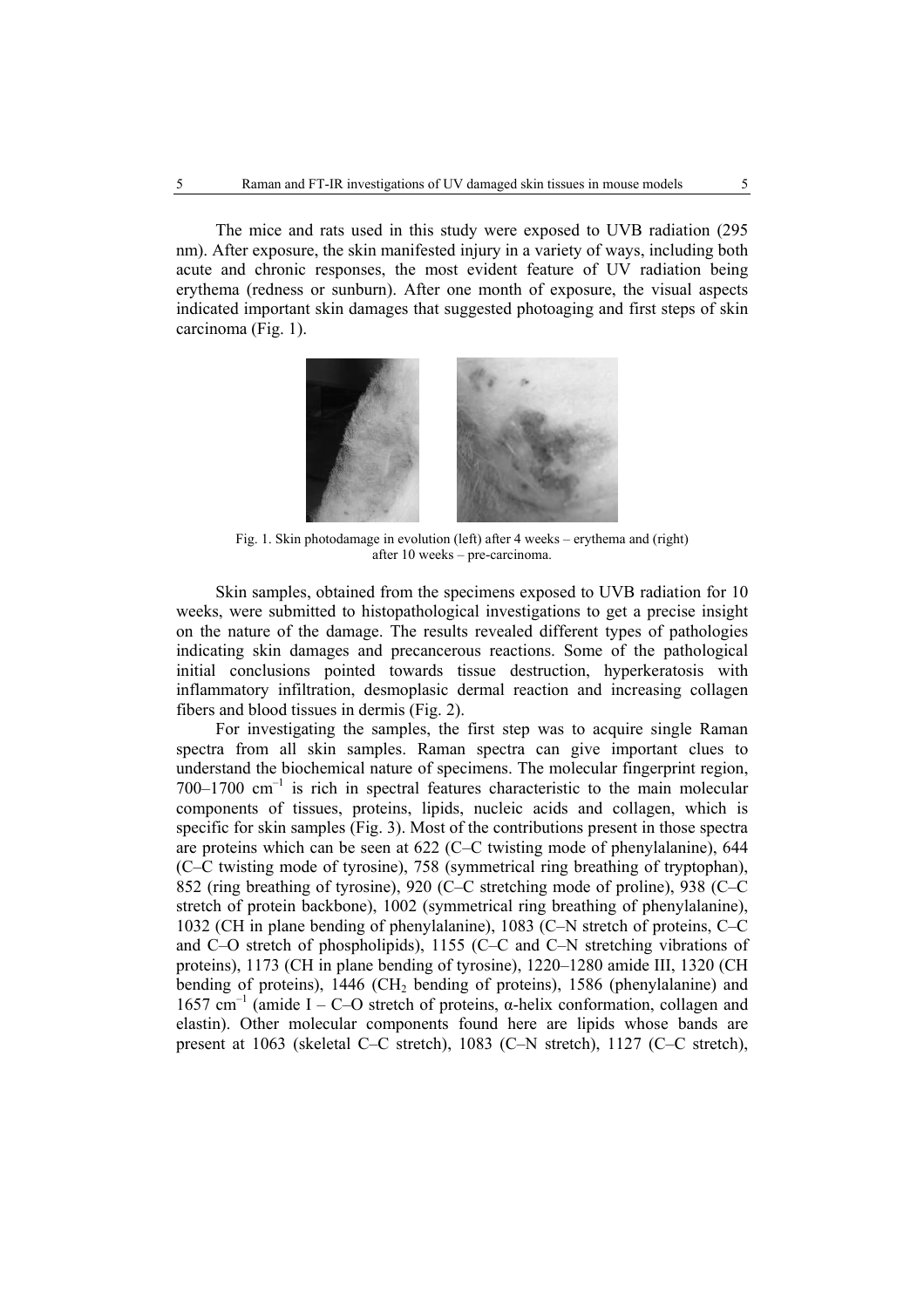1266 (C–H in plane bending) and 1296  $cm^{-1}$  (CH<sub>2</sub> bending vibrations). The increased content of collagen in skin gives bands at 852, 874, 940, 1244, 1319, and  $1657$  cm<sup>-1</sup> [9, 12, 16, 20, 21, 22].



Fig. 2. Histological evaluations of skin lesions after 10 weeks of exposure. From left to right: normal skin; pathological-disposition of epithelial zone cubulous aspects and conjunctive tissue destruction in the second image, ulcerations, hyperkeratosis with an inflammatory infiltration, lesions in basal layer of epidermis, desmoplasic dermal reaction and increasing of collagen fibers in the third image and sub-epidermal densification, basal layer cells abundant, increasing of blood tissues in dermis, absence of keratinisation in the last one.



Fig. 3. Single Raman spectra of skin samples. (1) Raman spectrum of skin from C57BL/6J specimen, (2) skin from Sprague Dawley rat and (3) skin from NMRI mouse. The  $500-1700$  cm<sup>-1</sup> wavenumber interval was magnified for better examination.

FT-IR spectroscopy has proven to be a powerful investigation tool for biomolecules to probe the structure of lipids, nucleic acids, carbohydrates and proteins [10, 29]. FT-IR imaging was applied for the investigation of the skin samples, collected from C57BL/6J and NMRI mouse specimens and from one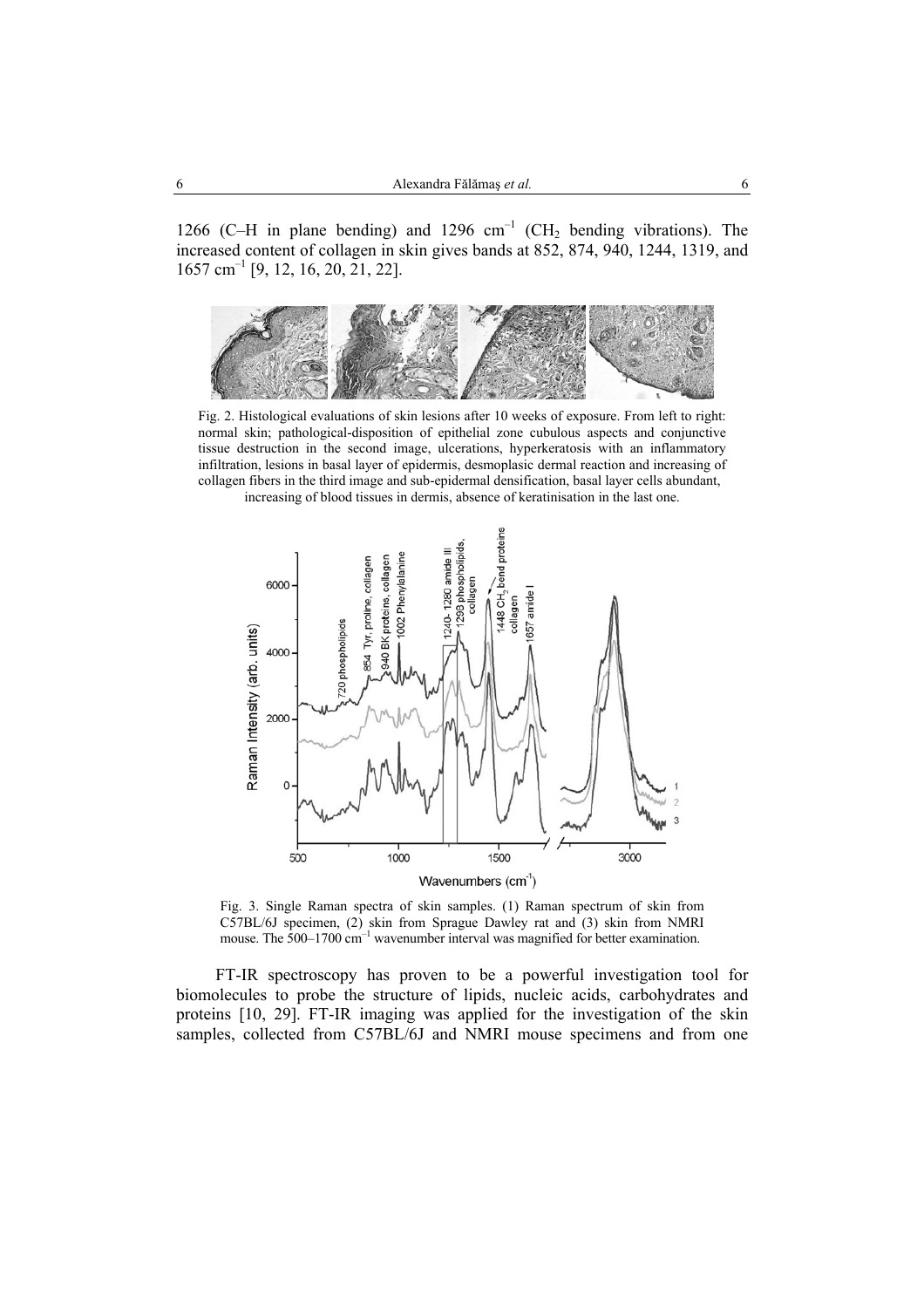Sprague Dawley rat. The resulted data sets were subjected to HCA analysis using D-values method for calculating the distances between the objects and Ward's algorithm as the cluster method and the spectra were scaled at the amide I band in the  $1620-1680$  cm<sup>-1</sup> interval. The imaging mode of IR spectrometers has a significant time advantage due to the multichannel focal plane array (FPA) detectors, which record thousands of spatial points of a globally illuminated area in a single measurement which takes only few minutes [17].

The results obtained for NMRI skin sample are shown here. The HCA analysis divided the selected area into three clusters. The representative spectra are presented in Fig. 4. All FT-IR spectra exhibit bands near 1068, 1231, 1385, 1455, 1540, 1656, 2851, 2920, 2955 and 3300 cm–1 characteristic of lipids, proteins, cholesterol and nucleic acids. The spectra are dominated by the amide I and II band at 1656 and 1537  $cm^{-1}$  which arise from the C=O stretching and N–H bending of the amide group, the CH<sub>2</sub> asymmetrical stretching mode of lipids at 2924 cm<sup>-1</sup> and the amide  $\overline{A}$  band around 3296 cm<sup>-1</sup>. The amino acid side chain from peptides and proteins at 1453 cm<sup>-1</sup> was associated with the asymmetric and symmetric CH<sub>3</sub> bending vibrations. The 1234 cm<sup>-1</sup> band indicates spectral contribution of compounds containing  $PO_2$ ,  $CO$ , and  $CH_2$  groups, typical for lipids. The bands located around 1453 and 1391 cm<sup>-1</sup> are due to  $\overline{CH_2}$  and  $\overline{CH_3}$  bending of cholesterol and/or phospholipids.



Fig. 4. IR spectra resulted after HCA analysis applied on an area from the skin sample of NMRI mouse specimen.

Besides investigating the molecular changes which occur in different organs upon exposure to UV irradiation and treatment with 7, 12-dimethylbenzanthracene (DMBA) solution, our aim was to inspect whether SERS effect can be detected in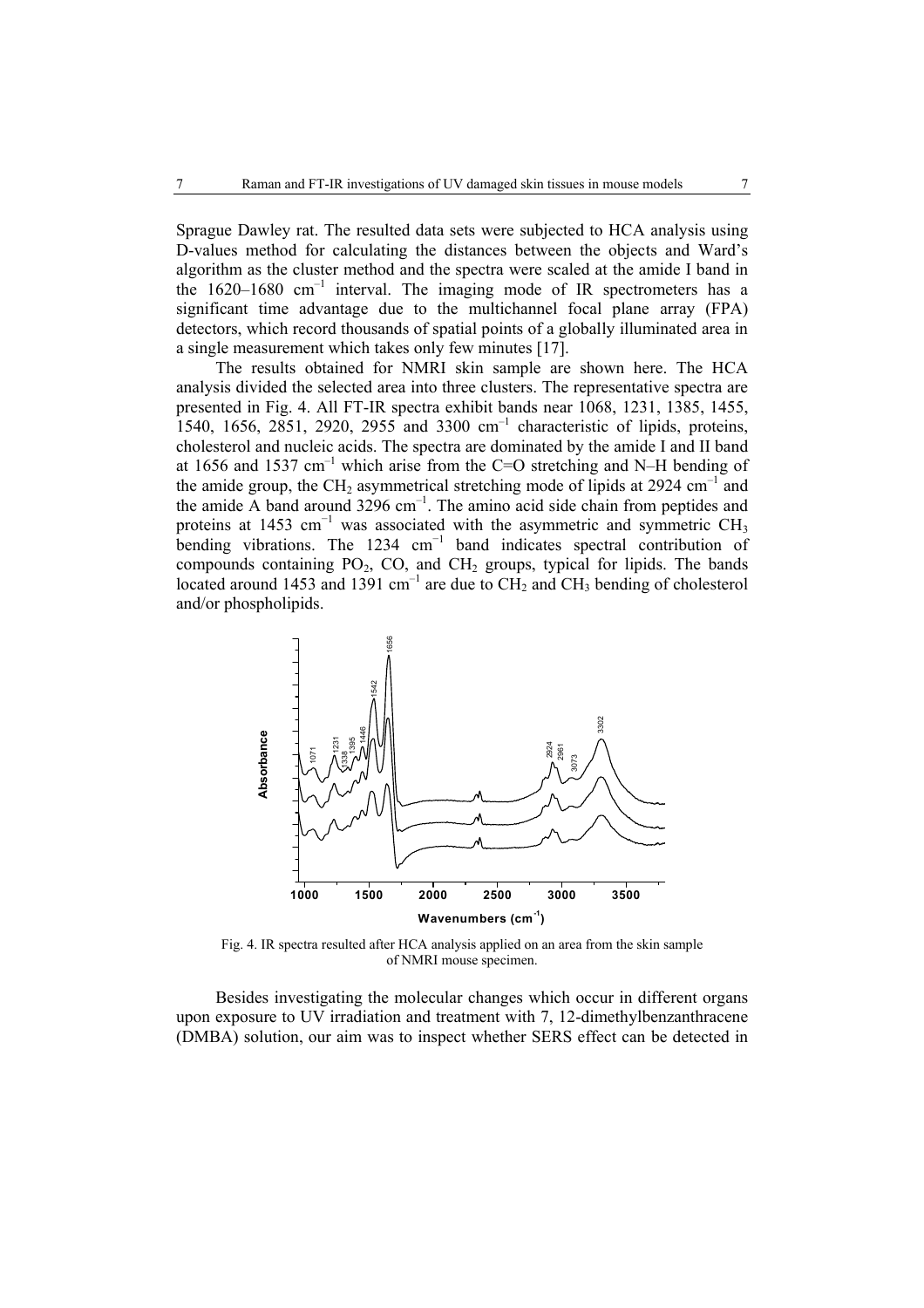those samples, considering the fact that the tissues were first immersed in formalin solution mixed with colloidal silver nanoparticles.

A specific area of  $180 \times 180$  µm was chosen from the whole sample. This region was selected based on the density of the tissue. After the acquisition of the Raman image, cluster analyzing was performed on the resulted data set, using the HCA method implemented in CytoSpec program. Finally, the tissue was divided into three clusters. Three spectra representing each cluster are shown in Fig. 5.

The bottom spectrum is supposed to be a Raman spectrum because it coincides with the spectra in Fig. 3. However, the upper spectrum contains additional intense bands near 230, 500, 1211, 1316 and 1576  $cm^{-1}$  which are consistent with the SERS effect.

To the best of our knowledge this is the first time when SERS effect, acquired from tissue samples prepared in this manner, is reported. Until now SERS effect was reported only for cells [14]. Previously, in literature, it was stated that SERS effect can also be acquired from PEG-lated gold nanoparticles injected into subcutaneous and deep muscular sites in live animals. The signal was acquired *in vivo* from the point where the nanoparticles were injected. Also, SERS detection was reported for *in vivo* cancer targeting, using antibody conjugated gold nanoparticles that recognize the tumor biomarker [25].



Fig. 5. Representative averaged-clustered spectra resulted after HCA analysis, applied on the same area of the NMRI skin sample used for FT-IR investigations.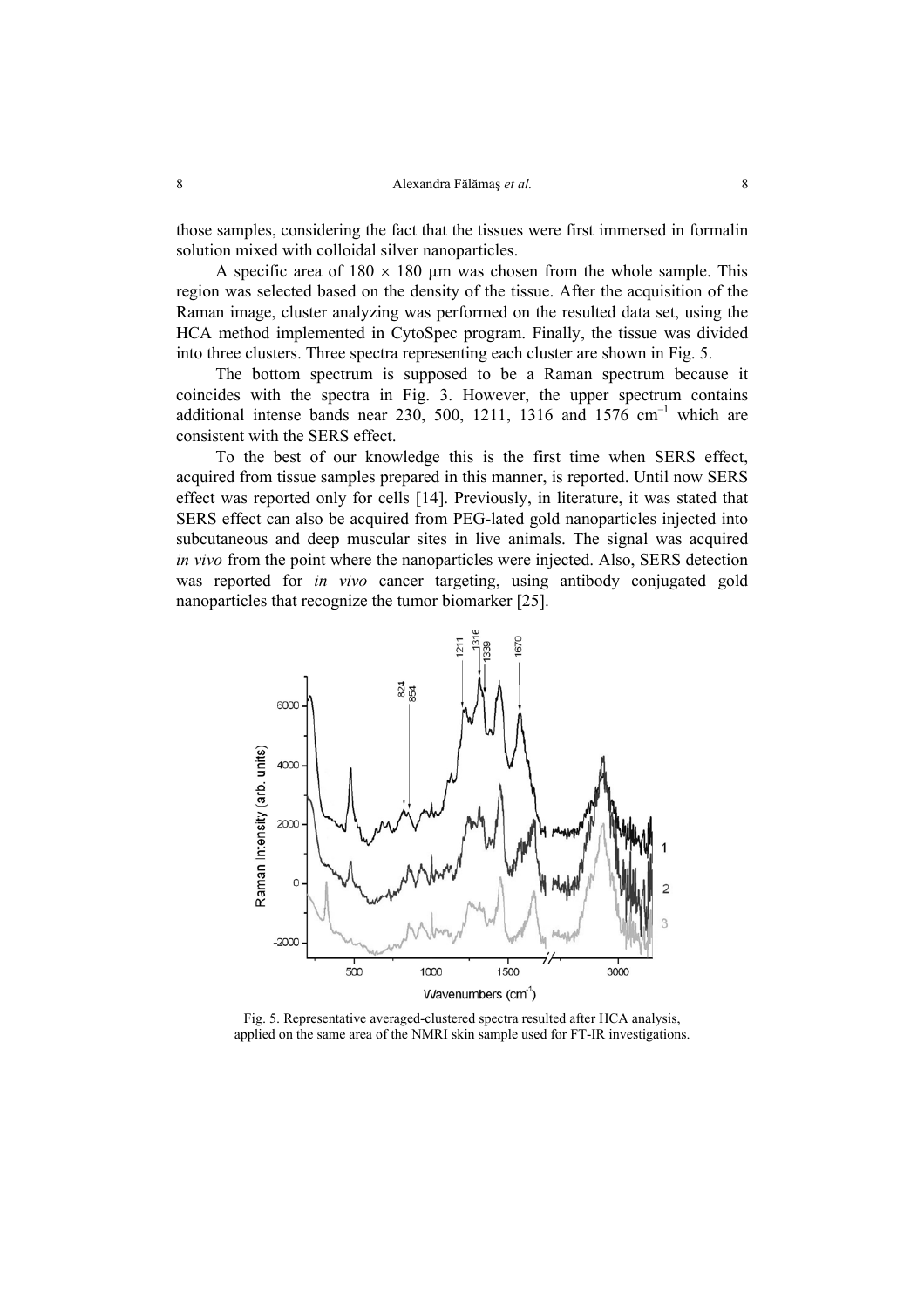One problem lies in the reproducibility of the recorded SERS spectra. SERS variability was evident in many ways. The intensity varied from one point of acquisition to another during the Raman image and also, the resulted signals showed differences in peak locations (Fig. 6). The spectral signatures are different from the Raman spectra in Fig. 3 and the SERS spectra in Fig. 5. One possible explanation is that certain frequencies of scattering are more sensitive to the enhancement than others. Additionally, different portions of the tissue could have been subjected to the enhancement during the measurement. Depending on how many adsorbed molecules on the Ag nanoparticles does the spot of the laser encompass, the spectra can present a lot of fluctuations in signal intensities and frequencies. This could be an explanation for the fact that in the resulted SERS spectra after Raman imaging, there are differences in the way the present modes are amplified.



Fig. 6. SERS spectrum recorded during Raman imaging in comparison with a Raman spectrum acquired from the point next to it.

#### **CONCLUSIONS**

In this study we have demonstrated the capacity of Raman and FT-IR spectroscopy of detecting the nature of molecular components of the *in vivo* damaged tissues by UVB radiation and DMBA solution from mouse and rat specimens. Raman and FT-IR imaging were applied to investigate specific areas from the autopsy tissues collected from different mice specimens. In this way, the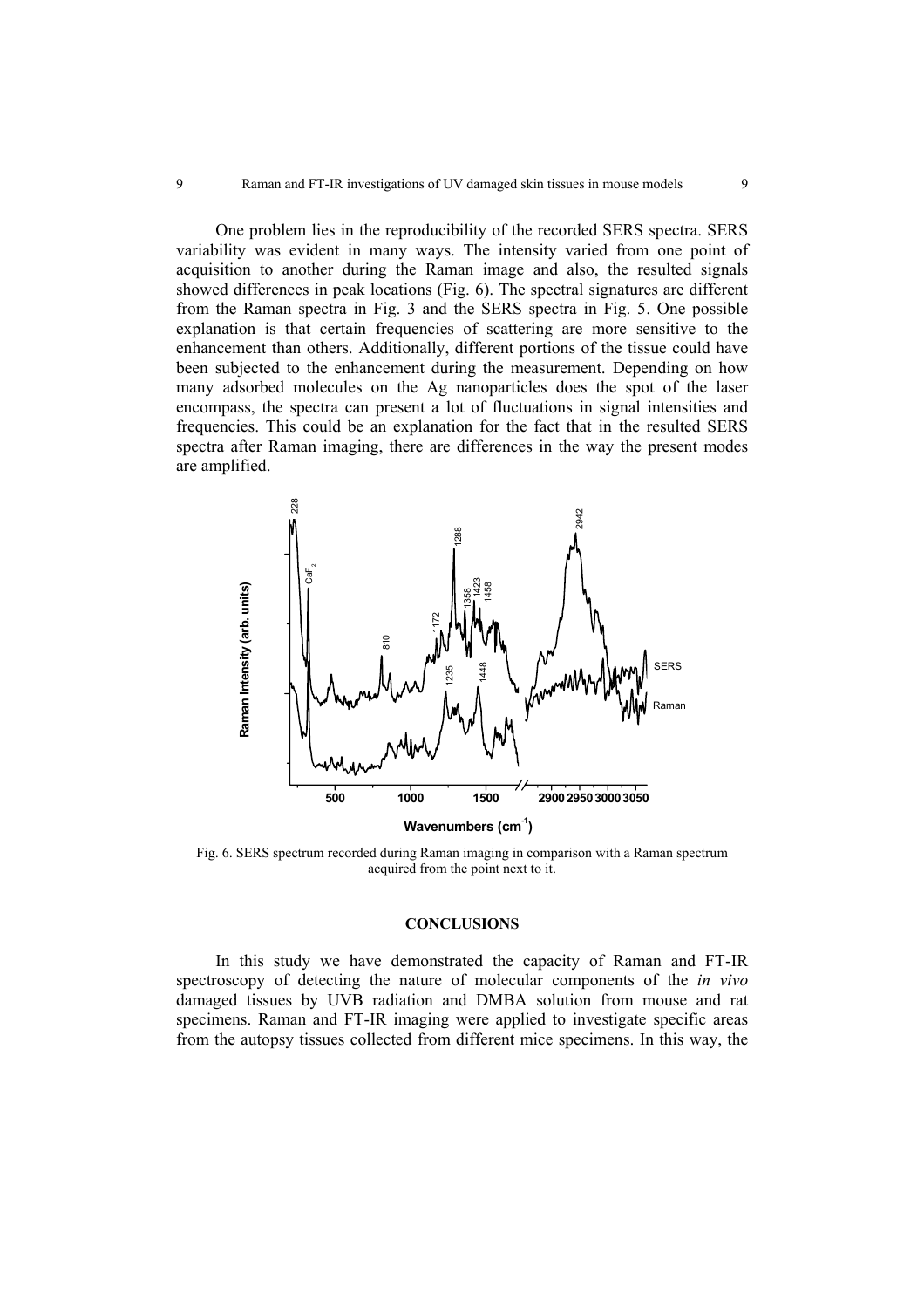SERS effect was identified. This was expected due to the colloidal nanoparticles which were mixed with the formalin solution in which the samples were immersed.

By inoculating Ag colloidal nanoparticles in biological tissues, we have proved here the possibility of recording SERS spectra which can be used to investigate the nature of the molecular components of biological samples.

SERS effect could be the answer to the search and need for new technologies for obtaining biochemical information from biological samples, which give excellent sensitivity, maximum chemical information content and quantitatively reproducible signals. The SERS fingerprint of a tissue is sensitive to subtle chemical changes inside it and can be used to study those chemical modifications that take place. SERS can be a valuable and powerful approach to the identification of chemical components in tissues through reproducible acquisitions under controlled experimental conditions.

*Acknowledgment*. We acknowledge financial support from the PN II– IDEI grants of CNCSIS, Romania. One of the authors, A.F., highly acknowledges Prof. Jürgen Popp and Prof. Christoph Krafft from IPHT, Jena, for their support.

#### REFERENCES

- 1. ALBRECHT, M.G., J.A. CREIGHTON, Anomalously intense Raman spectra of pyridine at a silver electrode, *J. Electroanal. Chem.*, 1977, **99**(15), 5215–5217.
- 2. AROCA, R., *Surface Enhanced Vibrational Spectroscopy*, Wiley&Sons, West Sussex, UK, 2006**.**
- 3. DELERIS, G., C. PETIBOIS, Applications of FT-IR spectrometry to plasma contents analysis and monitoring, *Vib. Spectrosc.*, 2003, **32**, 129–136.
- 4. DIEM, M., S.S.M. BOYDSTON-WHITE, L. CHIRIBOGA, Infrared spectroscopy of cells and tissues: Shining light onto a novel subject, *Applied Spectroscopy*, 1999, **53**, 148–161.
- 5. DUKOR, R.K., Vibrational Spectroscopy of the Detection of Cancer. Handbook of Vibrational Spectroscopy, in: *Applications of Vibrational Spectroscopy in live and natural Sciences*, Five volume set, John Wiley&Sons LTD, 2002, pp. 3335–3361.
- 6. ERUKHIMOVICI, V., M. TALYSHINSKY, Y. SOUPRUN, M. HULEIHEL, Spectroscopic characterization of human and mouse primary cells, cell lines and malignant cells, *Photochem. Photobiol*., 2002 **76**, 446–451.
- 7. FLEISCHMANN, M., P.J. HENDRA, A.J. MCQUILLAN, Raman spectra of pyridine adsorbed at a silver electrode, *Chem. Phys. Lett*., 1974, **26**, 163–166.
- 8. HERING, K., CIALLA, D., ACKERMANN, K., DOERFER, T., R. MOELLEER, H. SCHEIDEWIND, R. MATTHEIS, W.R. FRITZSCHE, P. ROESCH, J. POPP, SERS: a versatile tool in chemical and biochemical diagnostics, *Analytical and Bioanalytical Chemistry*, 2008, **390**(1), 113–124.
- 9. HUNAG, Z., A. MCWILLIAMS, H. LUI, D.I. MCLEAN, S. LAM, H. ZENG, Near-infrared Raman spectroscopy for optical diagnosis of lung cancer, *Int. J. Cancer*, 2003, **107**, 1047–1052.
- 10. JACKSON, M., H.H. MANTSCH, Protein secondary structure from FT-IR spectroscopy: Correlation with dihedral angles from three-dimensional Ramachandran plots, *Can. J. Chem*., 1991, **69**, 1639–1642.
- 11. JEANMAIRE, D.L., R.P. VAN DUYNE, Surface Raman electrochemistry. Part I. Heterocyclic, aromatic and aliphatic amines adsorbed on the anodized silver electrode, *J. Electroanal. Chem.*, 1977, **84**, 1–20.